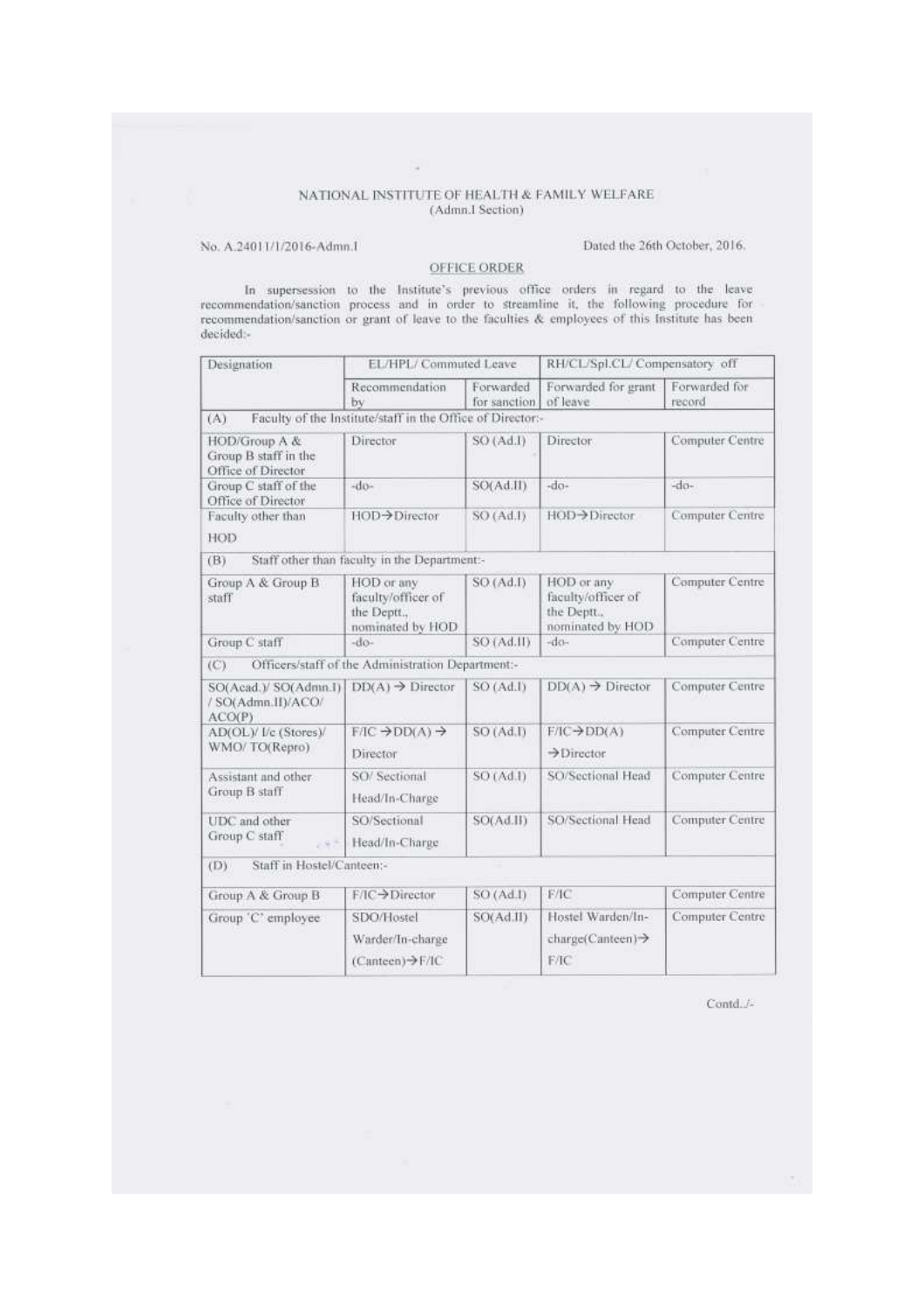| (E)<br>Staff of NDC<br><b>CONTRACTOR</b> |                             |           |                              |                 |
|------------------------------------------|-----------------------------|-----------|------------------------------|-----------------|
| <b>SDO</b>                               | $F/IC \rightarrow Director$ | SO (Ad.I) | $F/\nC \rightarrow$ Director | Computer Centre |
| Group A or Group B<br>staff              | $SDO \rightarrow F / C$     | $-do-$    | $-do-$                       | $-00-$          |
| Group 'C' staff                          | $-d0-$                      | SO(Ad.II) | <b>SDO</b>                   | Computer Centre |

In respect of Contractual staff:- $(F)$ 

| Designation                       | Leave/sick leave etc.                                         |                      |  |  |
|-----------------------------------|---------------------------------------------------------------|----------------------|--|--|
|                                   | Grant of Leave                                                | Forwarded for record |  |  |
| Project Head                      | Nodal Officer > Dv.Director<br>$(Admn.) \rightarrow$ Director | Computer Centre      |  |  |
| Other project staff               | Project Head->ANO/Nodal Officer                               | Computer Centre      |  |  |
| Contractual employee of Institute | Sectional Head→F/IC                                           | Computer Centre      |  |  |

In all other kind of leave viz. Child Care Leave etc. or in case of any difficulty in regard  $2. \,$ recommending/grant of leave, the applications would be sent to Director, in case of HOD and to DD(A) [through Sectional Head/ Faculty-in-Charge / HOD], in case of others, for necessary action.<br>As per the revised procedure, the modified proforma for leave application is enclosed. The application proforma for regular leave, if any, may be used as prescribed in the CCS (Leave) Rules.

The joining report after availing regular leave may be sent through Controlling Officer 3. (indicated for recommendation of leave in above Table) to the SO(Admn.I) in respect of Group 'A' & 'B' and SO(Admn.II) for Group 'C' staff.

This issues with the approval of Director.  $4.$ 

Encl: As above

 $24|10|30|$ (Rajiv R. Singh)

Deputy Director (Admn.)

Copy to:-

- L. All Head of Departments
- Faculty In-charge/All Sectional Heads/In-charge/Nodal Officer of Project/Project Head  $\overline{2}$
- $\bar{3}.$ PA to Director/ Dean/ DD(Admn.)
- $4.$ Computer Centre, NIHFW with request to upload the Order in our website.
- Notice Boards. 5.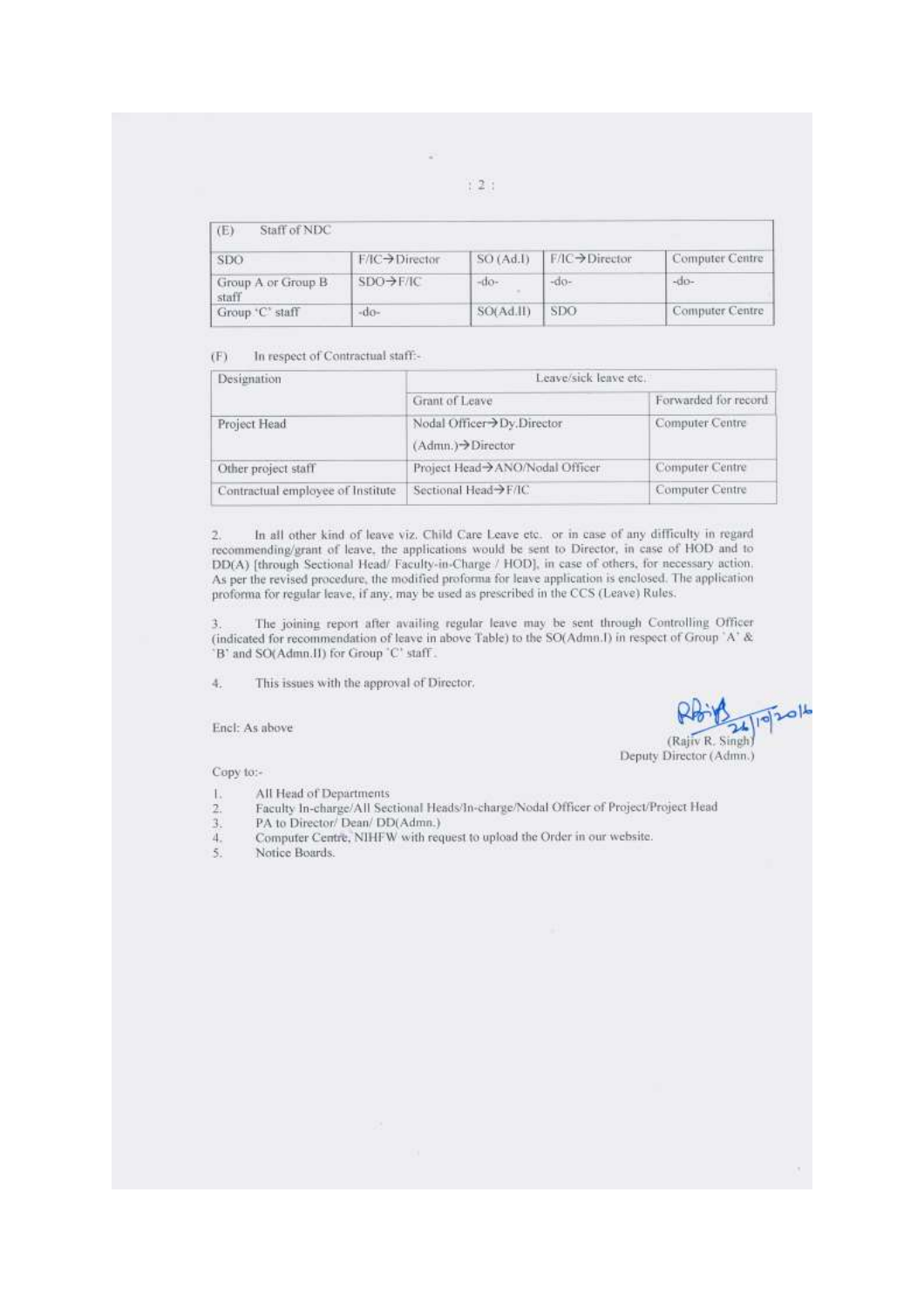राष्ट्रीय स्वास्थ्य एवं परिवार कल्याण संस्थान National Institute of Health & Family Welfare आकस्मिक/विशेष/प्रतिपूपूर्ति/प्रतिबंधित अवकांश आवेदन प्रपत्र C.L./ Spl./C. Leave/R.H. Leave Application Form

बायो मेट्रिक मशीन के अनुसार कार्ड संख्या/ Card no.-------------

| अवकाश का स्वस्प/Nature of Leave                      |                                      |
|------------------------------------------------------|--------------------------------------|
| विज्ञाग/अनुभाग का नाम/ Name of Deptt./Section_______ |                                      |
| अवकाश की अवधि तथा तिथि/Period of Leave & Date_       |                                      |
|                                                      | पूर्वाह्न/Forenoon अपराह्न/Afternoon |
|                                                      |                                      |
| अवकाश का पता/Leave Address during the leave____      |                                      |
|                                                      |                                      |
|                                                      |                                      |

आवेदक के हस्ताक्षर **Signature of Applicant** 

# नियंत्रक अधिकारी /Controlling Officer

प्रेषित. कंप्यूटर केन्द्र, रास्वापकसंस्थान/ Forwarded to: Computer Center, NIHFW

राष्ट्रीय स्वास्थ्य एवं परिवार कल्याण संस्थान National Institute of Health & Family Welfare आकस्मिक/विशेष/प्रतिपूपूर्ति/प्रतिबंधित अवकाश आवेदन प्रपत्र C.L./ Spl./C. Leave/R.H. Leave Application Form

बायो मेट्रिक मशीन के अनुसार कार्ड संख्या/ Card no.-------------

पर्वाह्न/Forenoon अपराह्न/Afternoon दिनांक/Date: बाली के लिए के बाद पर प्रकाश कर रही है। अपने प्रकाश के लिए किसी के लिए किया जाने के लिए किया जा स

> आवेदक के हस्ताक्षर **Signature of Applicant**

नियंत्रक अधिकारी /Controlling Officer

प्रेषित. कंप्यूटर केन्द्र, रास्वापकसंस्थान/ Forwarded to: Computer Center, NIHFW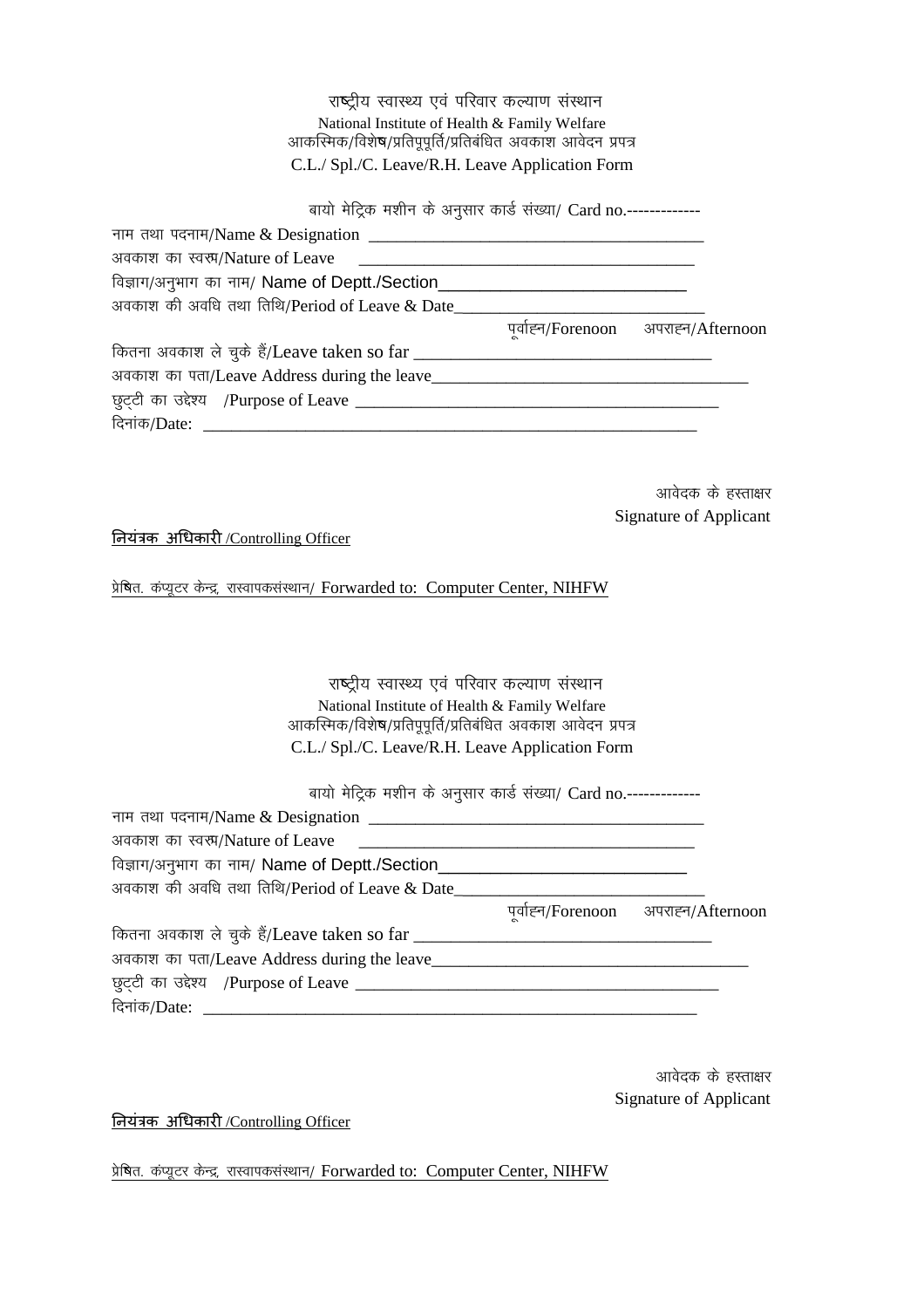| राष्ट्रीय स्वास्थ्य एवं परिवार कल्याण संस्थान                                                                                     |
|-----------------------------------------------------------------------------------------------------------------------------------|
| National Institute of Health & Family Welfare                                                                                     |
| परियोजना/अनुबंधित कर्मचारियों हेतु अवकाश/चिकित्सकीय अवकाश/आवेदन प्रपत्र<br>Leave/Sick Leave Application Form for Conractual Staff |
|                                                                                                                                   |
| बायो मेट्रिक मशीन के अनुसार कार्ड संख्या/ Card no.---------------                                                                 |
|                                                                                                                                   |
|                                                                                                                                   |
|                                                                                                                                   |
|                                                                                                                                   |
| पूर्वाह्न/Forenoon अपराह्न/Afternoon                                                                                              |
|                                                                                                                                   |
|                                                                                                                                   |
|                                                                                                                                   |
|                                                                                                                                   |
|                                                                                                                                   |
| आवेदक के हस्ताक्षर                                                                                                                |
| <b>Signature of Applicant</b>                                                                                                     |
| प्रमुख परियोजना अधिकारी/ Project Head                                                                                             |
| नोडल अधिकारी/समन्वयकर्ता/ Nodal Officer/Coordinator                                                                               |
| प्रेषित. कंप्यूटर केन्द्र, रास्वापकसंस्थान/ Forwarded to Computer Center, NIHFW                                                   |
|                                                                                                                                   |
| राष्ट्रीय स्वास्थ्य एवं परिवार कल्याण संस्थान                                                                                     |
| National Institute of Health & Family Welfare                                                                                     |
| परियोजना/अन्बंधित कर्मचारियों हेत् अवकाश/चिकित्सकीय अवकाश/आवेदन प्रपत्र                                                           |
| Leave/Sick Leave Application Form for Conractual Staff                                                                            |
|                                                                                                                                   |
| बायो मेट्रिक मशीन के अनुसार कार्ड संख्या/ Card no.---------------                                                                 |
|                                                                                                                                   |
|                                                                                                                                   |
|                                                                                                                                   |
|                                                                                                                                   |
| पूर्वाह्न/Forenoon अपराह्न/Afternoon                                                                                              |
|                                                                                                                                   |
|                                                                                                                                   |
|                                                                                                                                   |
|                                                                                                                                   |
|                                                                                                                                   |
|                                                                                                                                   |

आवेदक के हस्ताक्षर Signature of Applicant

प्रमुख परियोजना अधिकारी/ Project Head नोडल अधिकारी/समन्वयकर्ता/ Nodal Officer/Coordinator प्रेषित. कंप्यूटर केन्द्र, रास्वापकसंस्थान/ Forwarded to Computer Center, NIHFW